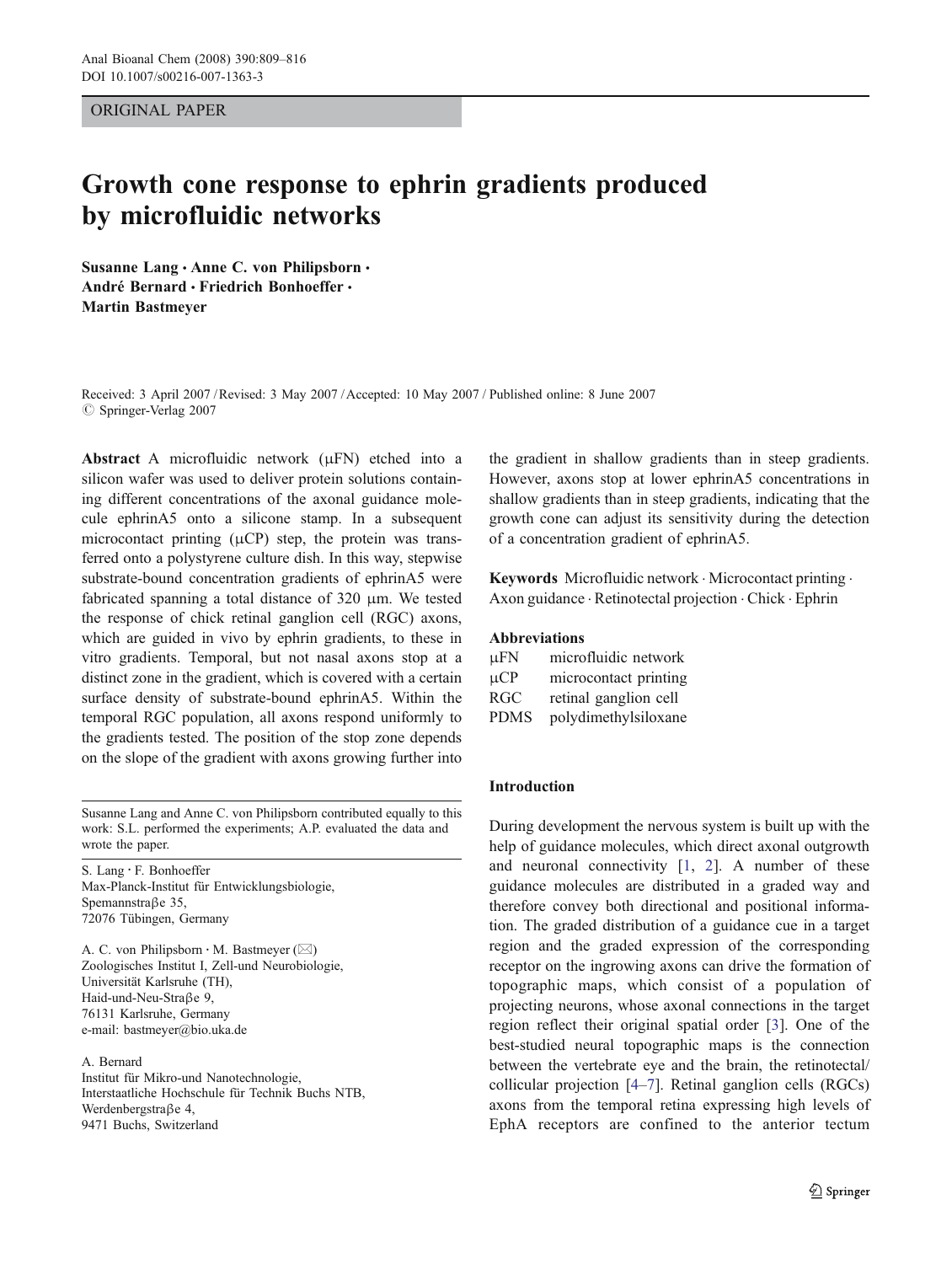<span id="page-1-0"></span>containing low levels of the repulsive guidance molecule ephrinA, whereas nasal RGC axons with less EphA receptor invade the ephrinA gradient in the target region up to the posterior part of the tectum [\[8](#page-6-0)–[10](#page-6-0)]. EphrinA gradients are also expressed in a nasal low to temporal high orientation in the retina; and EphA gradients are expressed in a posterior high to anterior low orientation in the tectum. This second set of receptor–ligand gradients also participates in retinotectal mapping [\[11,](#page-6-0) [12](#page-6-0)]. In the present study, we solely consider the response of EphA-bearing RGC growth cones to gradients of purified ephrinA5.

So far, it is not fully understood how concentration gradients of guidance factors are detected and processed by the tip of a growing axon, the nerve growth cone. Most in vitro data come from studies with diffusible gradients of guidance factors, which can elicit repulsive and attractive turning responses of the growth cone [[13,](#page-6-0) [14\]](#page-7-0). However, most guidance factors in the nervous system are bound to cell membranes or the extracellular matrix. In the case of ephrinA, membrane attachment and/or clustering are required for proper Eph receptor activation [\[15](#page-7-0), [16](#page-7-0)]. For the comprehensive study of axonal gradient detection it is therefore essential to fabricate substrate-bound concentration gradients of guidance molecules in vitro.

To obtain highly reproducible and long-lasting graded distributions of purified ephrinA5, microcontact printing  $(\mu CP)$  [[17\]](#page-7-0) proved to be a useful technique. Gradients fabricated by μCP are discontinuous on a microscale, i.e. they consist of an increasingly denser pattern of protein dots or lines. These vary with respect to size and spacing but are covered by the same protein concentration [[18,](#page-7-0) [19](#page-7-0)].

In the present work, we used a  $\mu$ FN [\[20](#page-7-0), [21\]](#page-7-0) to transmit different protein concentrations onto a polystyrene surface in a defined way, resulting in stepwise substrate-bound concentration gradients of ephrinA5. Temporal RGC axons invading these gradients stop in a defined zone within the gradient in a manner that is dependent on the slope of the gradient. The ephrinA5 concentration evoking growth cone stop is lower in shallow gradients than in steep gradients. Growth cones are thus able to distinguish between different gradients and presumably adjust their sensitivity according to the encountered ephrinA5 concentrations.

The thermal oxide (1-μm thick) on top of a  $Si\{100\}$  wafer (4″, 525-μm thick, Siltronix, Switzerland) was structured by photolithography (photoresist (PR) AZ6612 (Hoechst, France) for 45 s at 4,000 rpm, prebaked at 110 °C for 50 s, exposed through a mask featuring all the elements (ports

#### Materials and methods

## μFN fabrication

and microchannels), developed in AZ400K (Hoechst) diluted 1:4 with deionized water (ddH<sub>2</sub>O), and rinsed in ddH<sub>2</sub>O). The uncovered SiO<sub>2</sub> was then etched away in a 1:7 buffered hydrofluoric acid solution (ca. 15 min). An  $O_2$ plasma or acetone was used to ash or strip the remaining PR. A second PR layer (AZ4562, Hoechst) was applied (1,500 rpm for 45 s), yielding a thick overlayer of  $\approx$ 10 µm. The  $SiO<sub>2</sub>$  pattern underneath this PR layer was still visible and was used to align the wafer with a second mask featuring the ports only. After exposure and development of the PR, the wafer was rinsed, dried and postbacked (95 °C, 20 min). An inductively coupled plasma (ICP) DRIE (Surface Technology Systems, Bristol, UK) was used to transfer the PR and embedded  $SiO<sub>2</sub>$  patterns into wafer topography in a three-step process: (i) DRIE to make  $\approx$ 250-µm-deep ports into Si (pattern defined by the thick PR); (ii) without unloading the wafer from the DRIE machine, the PR was ashed using an  $O_2$ -plasma; (iii) the exposed  $SiO<sub>2</sub>$  pattern acts as mask for a second dry-etch process of about 50-μm depth, creating the channels connected to the 300-μm-deep filling and venting ports. The micromachined wafer was then cleaned with acetone, ethanol and ddH<sub>2</sub>O, and cleaved into individual  $\mu$ FNs.

Fabrication of substrate-bound protein gradients

A cuboid of polydimethylsioxane (PDMS, Sylgard 184, Dow Corning, Midland, MI, USA) was trimmed to the appropriate size and placed onto the parallel channel system etched into the silicon wafer, sealing the surface and creating separate channels for fluid flow. The filling ports were left freely accessible. The channels were subsequently filled with  $0.2-0.5$   $\mu$  protein solution each with the help of a cut microloader tip (Fig. [1](#page-2-0)a). In order to ensure ideal conditions during the filling of the μFN and avoid desiccation or condensation, it was placed onto a Peltier module adjusted to 5 °C above the dew point. After the filling procedure, the  $\mu$ FN was incubated for 10–15 min allowing physical adsorption of the protein in the channels onto the PDMS surface. The filling ports were briefly rinsed with ddH<sub>2</sub>O and dried with a stream of  $N_2$ . The filling ports and the channels were then washed for 3 min with blocking solution (5  $\mu$ g mL<sup>-1</sup> BSA in PBS). The PDMS cuboid was carefully lifted, letting the blocking solution flow under the cuboid. The cuboid was rinsed with ddH<sub>2</sub>O, dried with a stream of  $N_2$  and stamped onto a polystyrene cell culture dish (Nunc), thus transferring the adsorbed protein from the PDMS surface onto the polystyrene surface (Fig. [1](#page-2-0)b). The silicon wafer was then washed with 50% EtOH in ddH2O and 100% EtOH, dried and cleaned for 1 min in an  $O_2$ -plasma (pressure 0.8 torr, load coil power 250 W; Technics Plasma 100-E, TePla AG, Germany). The printed protein pattern on the culture dish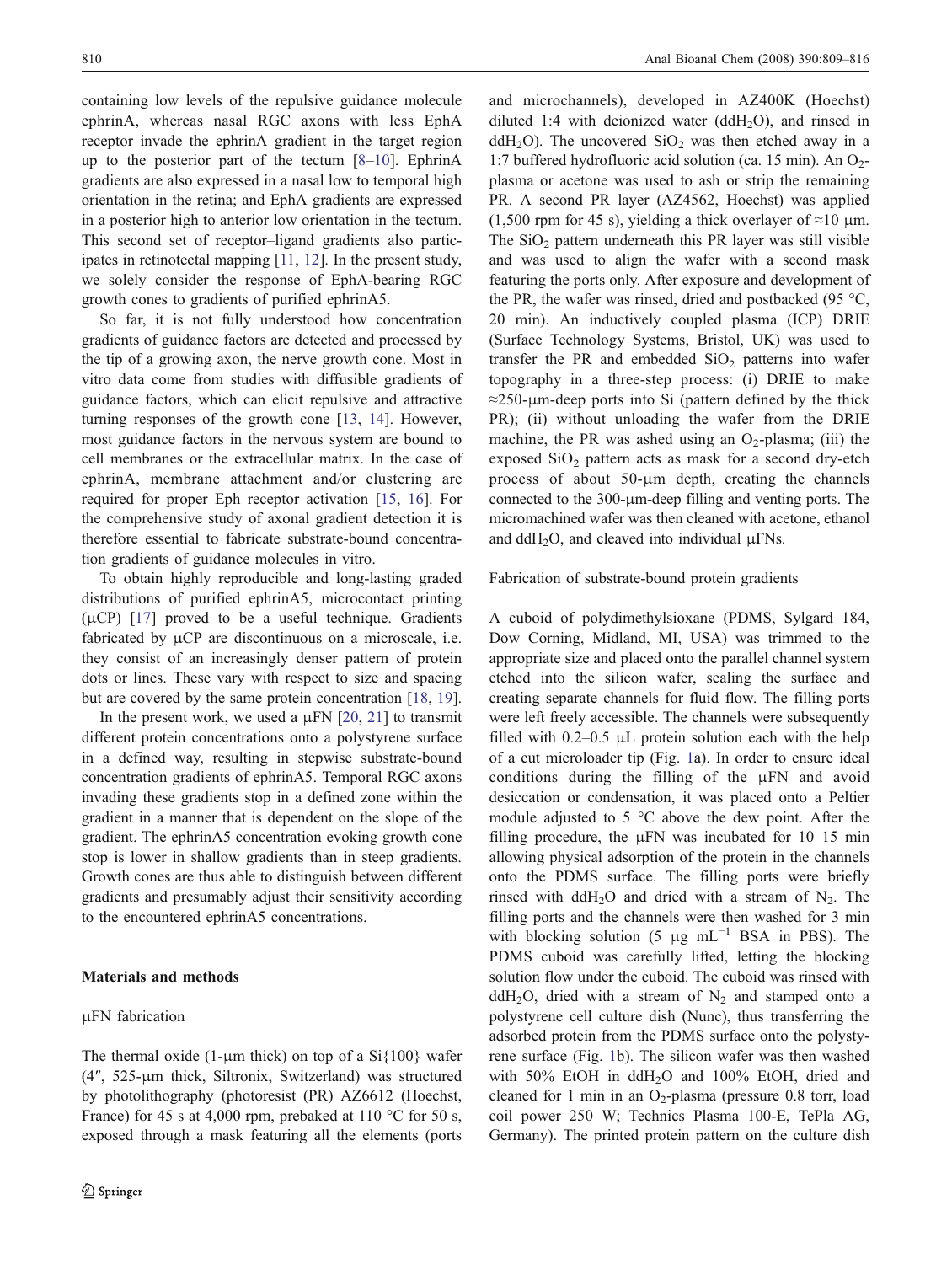<span id="page-2-0"></span>



Fig. 1 Fabrication of graded surface-bound protein patterns by R microfluidic networks. a A parallel channel system etched into a silicon wafer is sealed by a flat, unstructured PDMS cuboid and filled via separate filling ports with solutions of increasing ephrinA5 concentrations (red). During incubation, the protein in solution binds to the PDMS surface. b The PDMS cuboid is used as a stamp to transfer the adsorbed protein onto a polystyrene dish. c The printed ephrin pattern is covered with a silicone matrix, which is filled with laminin solution (grey). The surface is thus coated with laminin in a striped way. d The superimposed laminin lanes (grey) direct axons outgrowing from a retinal explant into the graded ephrin pattern (red)

was overlaid with laminin stripes perpendicular to the ephrin lanes in order to ensure straight outgrowth of the axons. For this, a PDMS matrix containing an array of 40-μmwide channels separated by 40-μm-wide barriers [\[22](#page-7-0)] was placed onto the dish, and filled with 20 μg mL<sup>-1</sup> laminin (Invitrogen) in PBS (Fig. 1c). After incubation for 30 min, the matrix was flushed with Hanks medium and removed. Before tissue culture, the protein substrates were equilibrated with F12 medium.

For filling the μFN channels, PBS solutions containing recombinant ephrinA5-Fc chimeric protein (R&D systems) clustered in a mass ratio 1:3 with Alexa Fluor 594 antihuman Fc antibody (Molecular probes) were used. Ephrin concentrations ranged from 9.4 to 150  $\mu$ g mL<sup>-1</sup>. All protein solutions were adjusted to a total protein content of 150 μg mL<sup>-1</sup> by adding Fc (Human IgG, Fc fragment, Calbiochem) clustered with Alexa Fluor 488 anti-human Fc antibody (Molecular probes). Clustered Fc was also used for control experiments.

The fluorescence of the produced patterns was measured as described below in order to check the slope of the gradient. Patterns with irregularities such as missing channels were excluded from the quantitative evaluation.

# Preparation, fixation and staining of RGC cultures

RGC explants were dissected and cultured according to the method previously described [[23\]](#page-7-0). Briefly, retinae of E 6–7 chick embryos were dissected in Hanks medium and cut along the naso-temporal axis in 275-μm-wide strips. The retinal strips were placed approximately 500 μm in front of the protein patterns (Fig. 1d) and grown in F12 medium containing 0.4% methylcellulose, 2% chicken serum and 5% fetal calf serum (FCS).

After 24 h, the retinal ganglion cell explants were fixed for 30 min in 4% paraformaldehyde/0.1% glutaraldehyde in PBS containing 0.3 M sucrose and stained with Alexa Fluor 647 phalloidin (Molecular Probes). Cultures were embedded in embedding agent (Mowiol, Calbiochem) and photographed with a confocal microscope (Leica TCS SP2). The acquired pictures were further processed with Photoshop CS software (Adobe).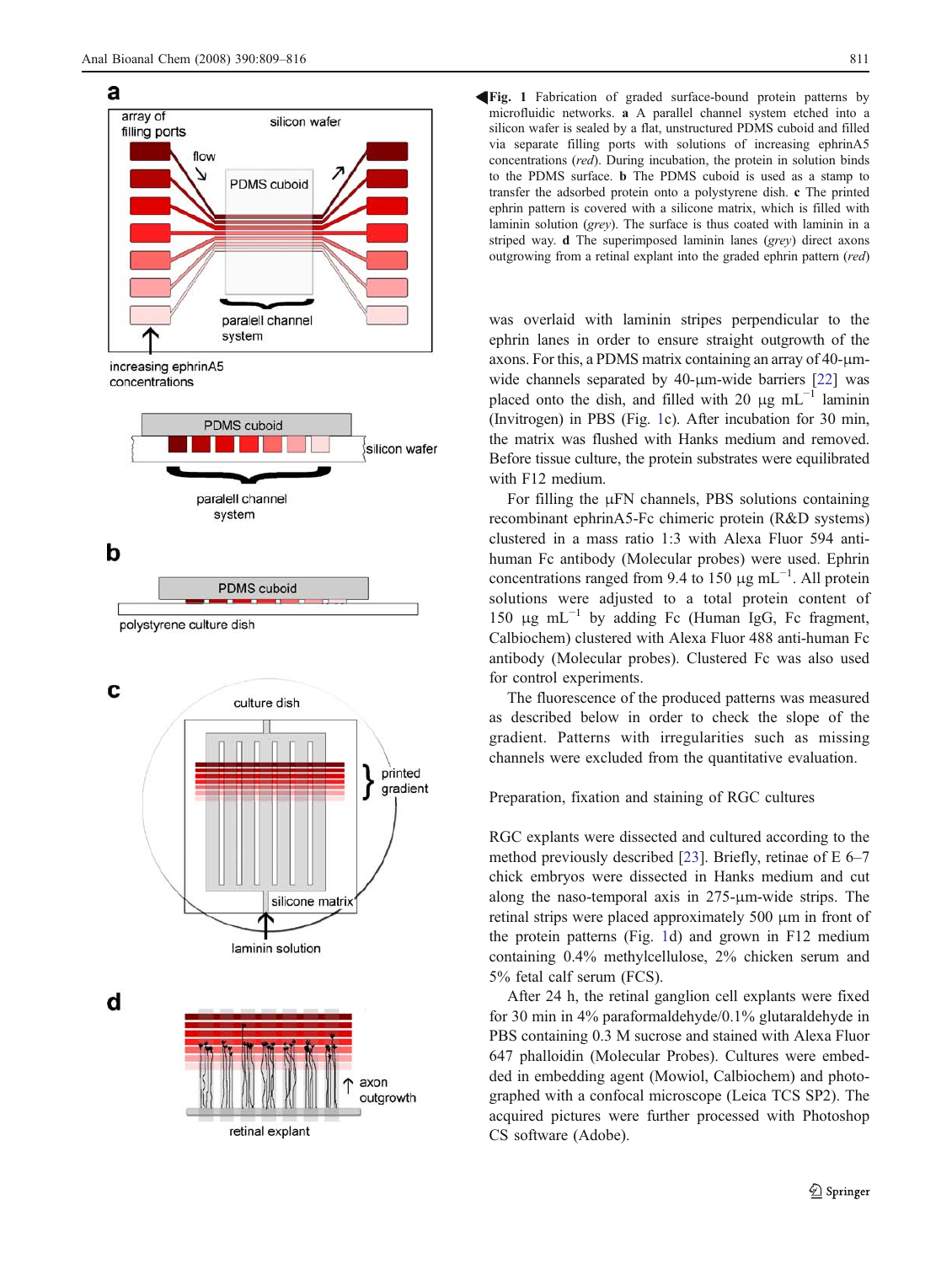#### <span id="page-3-0"></span>Quantitative evaluation of axonal growth

The temporal half of the retina was divided in seven segments ranging from the optic fissure (position t1) to the most temporal part of the retina (position t7). Each position included an approximately 400-μm-wide section of the retina. The axonal outgrowth into the gradients was separately analysed for each segment.

The quantitative evaluation of axonal outgrowth was essentially performed as described previously [[18](#page-7-0)]. The fluorescence of the anti-Fc antibody labelling the substratebound ephrinA5 and the fluorescence of the phalloidinstained axons was measured in a 406-μm-wide field containing the protein pattern and an 80-μm-long area preceding the pattern. For this, a 7-μm-long measuring rectangle extending over the entire width of the field was moved in 0.4-μm steps in the direction of axonal growth, i.e. parallel to the gradient over the field, resulting in 1,009 data points along the vertical axis for ephrin and axonal fluorescence. The intensity of axonal fluorescence was plotted against the distance overgrown by the axons, resulting in curves, which reflect the distribution of axons and growth cones in and in front of the printed pattern. After subtracting the background fluorescence, curves were smoothed by calculating the rolling average over 61 data points and normalized for better comparison.

To obtain a mean growth curve for axons of each retinal position in the two different gradients (steep/shallow), the growth curves of the single experiments were added and divided by the number of experiments. As a reference, curves were compared with the arithmetic mean of the relative fluorescence. The mean stop point position in each pattern was defined as the intersection between the axonal growth curve and the arithmetic mean. The standard error of the mean stop point position was calculated based on the stop points of the single experiments.

## Results and discussion

## Characterization of gradients produced by μFN

We fabricated two different stepwise gradients using the μFN described above. For a steep gradient, the first channel was filled with a protein solution containing 9.4  $\mu$ g mL<sup>-1</sup> ephrinA5 and 140.6  $\mu$ g mL<sup>-1</sup> Fc, resulting in an absolute protein concentration of 150  $\mu$ g mL<sup>-1</sup>. In each subsequent channel, the ephrinA5 concentration was increased by 9.4  $\mu$ g mL<sup>-1</sup> and the Fc concentration was adjusted accordingly to keep the absolute concentration constant. For a shallow gradient, each of the ephrinA5 solutions used for fabrication of the steep gradient was filled in two adjoining channels (Fig. 2a). To estimate the average



Fig. 2 Stepwise gradients produced by μFN. a Protein concentrations added into the  $\mu$ FN channels in order to produce a steep ( $blue$ ) and a shallow (red) gradient. **b** Protein concentrations encountered by a theoretical growth cone, averaging the ephrin concentration over its length (7 μm). c Fluorescence intensity of the antibody-labelled surface-bound ephrinA5 on the polystyrene dish, measured by a rolling average over 7  $\mu$ m. The *curves* are the mean of  $n=9$  (steep gradient) and  $n=20$  (shallow gradient) evaluated patterns

ephrinA5 concentrations encountered by a growth cone, we assumed that it integrates the ephrinA5 under its surface area. Since a growth cone is approximately 7-μm long, we calculated the average protein concentration in a 7-μm-long measuring rectangle moving along the axis of the gradient. The resulting distribution illustrates that the outgrowing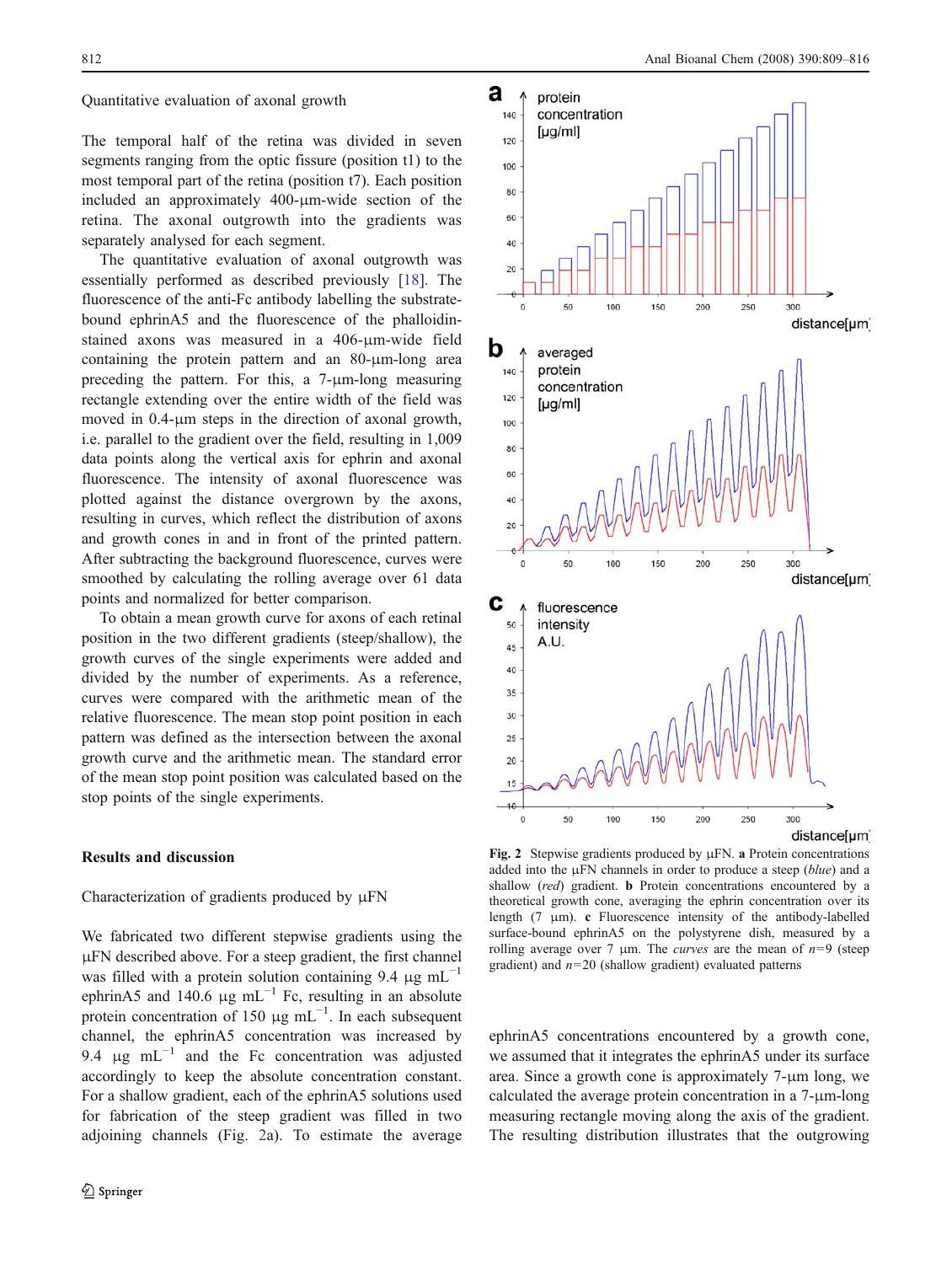axons are faced with a undulating increase of concentration (Fig. [2](#page-3-0)b). To evaluate how the concentration of the protein solutions added into the μFN channels corresponds to the amount of ephrinA5 bound to the surface of the culture dish, we measured the fluorescence intensity of the antibody-clustered ephrinA5 by moving a 7-μm-long measuring rectangle along the axis of the gradient. As shown in Fig. [2](#page-3-0)c, the fluorescence intensity of the labelled protein bound to the surface is roughly proportional to the protein concentration of the solutions in the channel system and can be used to check the quality of the produced pattern.

# Temporal RGC axons stop in ephrinA5 gradients produced by μFNs

In order to test the response of RGC axons to stepwise ephrinA5 gradients, retinal explants were placed 500– 700 μm in front of the gradients. After 24 h, when axons had exited the explant and grown on the laminin-covered lanes perpendicular to the gradient, the cultures were fixed and stained. Temporal RGC axons invade the beginning of the gradient, but do not advance beyond a certain point. Most growth cones stop at a defined zone in the gradient (Fig. 3a–c). Since axons grow laterally confined on the laminin-covered lanes, they tend to have a fasciculated

aspect. Many axons in a single laminin lane simultaneously arrive at the stop zone, and the invasion of the gradient as well as the stop reaction are not preceded by a few pioneer axons. Stopping growth cones do not collapse or retract, but pause with intact filopodia and lamellipodia within the stop zone. Stop zones become apparent after 18–20 h and stay stable for up to 2 days in culture. Temporal axons stop after a shorter overgrown distance in steep gradients than in shallow gradients (Fig. 3b,c). In contrast to temporal axons, nasal axons overgrow the ephrinA5 gradients without stopping (Fig. 3d) and have essentially the same distribution as axons growing outside the gradient on a striped laminin substrate (Fig. 3e). The lack of a stop reaction with nasal axons in substrate-bound ephrinA5 gradients was also observed in gradients produced by μCP [[18\]](#page-7-0) and contrasts with the findings that nasal axons are sensitive to high concentrations of ephrinA5 in the growth cone collapse or stripe assay [[24\]](#page-7-0). We conclude that persistent growth cone stop in substrate-bound ephrinA5 gradients requires high sensitivity of the growth cone and is a cellular process different from growth cone collapse in the presence of soluble ephrin $A$ 5 as well as from the avoidance response to ephrinA5 lanes parallel to the growth direction in the stripe assay. Patterns in which all lanes are covered with 150 μg mL $^{-1}$  Fc affect neither temporal nor nasal axons (data not shown).

Fig. 3 Temporal RGC axons stop in substrate-bound gradients produced by μFN. a Fluorescence images of a stepwise gradient of ephrinA5 spanning a distance of 320 μm, the corresponding countergradient of Fc and temporal axons stained with phalloidin invading the gradient. In b–e phalloidin-stained axons are shown in black, antibody stained ephrin in red and antibody stained Fc in green. b Temporal axons stopping in a steep ephrinA5 gradient. c The stop zone shifts further into the gradient in a shallow gradient. d Nasal axons in a steep gradient do not stop. e Temporal axons growing on laminin lanes without underlying gradient. For scale, see a

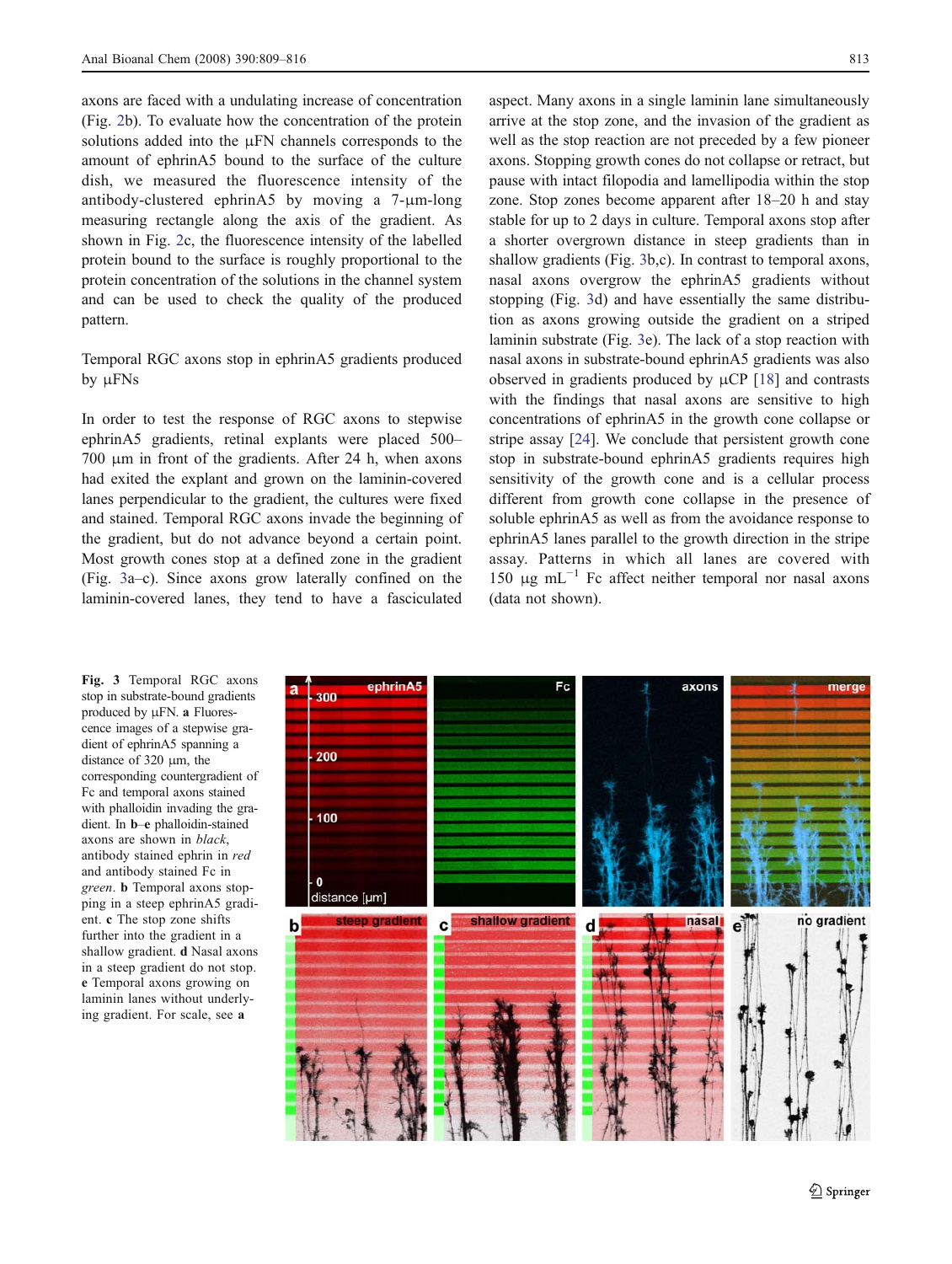<span id="page-5-0"></span>Temporal RGC axons stop at lower ephrinA5 concentration in shallow gradients than in steep gradients

For quantitative evaluation of the axonal stop reaction (see [Materials and methods](#page-1-0)), the axonal fluorescence was measured for all experiments and axonal growth curves were used to determine the position of the stop zone. Figure 4a shows the two average axonal growth curves for the shallow and the steep gradient, respectively, illustrating that the mean axonal stop position in the steep gradient is located in the sixth lane of the gradient, whereas it is located in the eighth lane in the shallow gradient. The analysis of single experiments confirms that the stop response in the shallow gradient (161.0 $\pm$ 5.2 μm; n=84) is clearly distinct from that in the steep gradient  $(110.3\pm$ 3.8  $\mu$ m;  $n=48$ ) ( $P<0.001$  by Student's t-test). The sixth lane of the steep gradient corresponds to a μFN channel filled with 56.3  $\mu$ g mL<sup>-1</sup> ephrinA5 solution and the eighth lane of the shallow gradient to a channel filled with 37.5 μg mL<sup> $-1$ </sup> ephrinA5 solution. Since the concentration of the protein solution added into the μFN channels is assumed to be directly proportional to the amount of surface-bound ephrinA5, we conclude that temporal axons thus stop at a lower ephrinA5 concentration in the shallow gradient (2/3 of the concentration at the stop position in steep gradients).

Since axons overgrow a longer distance in the shallow gradients, one could assume that they have encountered a higher total amount of surface-bound ephrinA5 and thus stop a lower local ephrinA5 concentration in exchange. However, this is not the case, since axons stop in shallow gradients after having overgrown a slightly lower total amount of surface-bound ephrinA5. If the total amount of ephrinA5 encountered up to the sixth lane in a steep gradient is set at 100 arbitrary units (A.U.), axons stopping at the eighth lane in a shallow gradient have only encountered 95 A.U. of surface-bound ephrinA5 on their way up to the stop position.

Taken together, temporal axons are more sensitive toward shallow gradients than steep gradients. Since the growth cone is able to adapt to guidance factors, i.e. to adjust its responsiveness according to the signal strength [\[25](#page-7-0), [26\]](#page-7-0), this finding could be explained by a potentially lower rate of adaptation/desensitization in shallow gradients. A similar relation between gradient slope and the ephrin concentration at the axonal stop zone was also found for discontinuous gradients produced by  $\mu$ CP, where axons stop in areas with a lower percentage of ephrin coverage in shallow graded patterns than in steep ones [\[18](#page-7-0)].

Since the average velocity of a growth cone is about 2, 4 μm min−<sup>1</sup> , it takes approximately 45 min to reach the stop zone position in a steep gradient and 70 min in a shallow gradient. These time frames are likely to be sufficient for an adaptation process, since growth cone adaptation to guidance factors has been previously reported to occur, depending on the experimental assay,





Fig. 4 Temporal RGC axons can distinguish between different gradient slopes. a Stop zone positions of temporal axons in the steep and the shallow gradients were determined by measuring the normalized axonal fluorescence intensity along the axis of the gradient. The blue curve represents the mean normalized axonal fluorescence intensity in the steep gradient, the red curve in the shallow gradient. The *grey curve* represents the axonal fluorescence intensity outside a gradient runs close to the arithmetic mean (black

*line*). The curves were averaged from  $n=48$  (steep gradient),  $n=84$ (shallow gradient) and  $n=10$  (without gradient) experiments. The mean stop zone position lies in the sixth lane (56.3 μg mL<sup>-1</sup> ephrinA5) in the steep gradient and in the eighth lane (37.5  $\mu$ g mL<sup>-1</sup> ephrinA5) in the shallow gradient. **b** The stop zone position does not vary between different positions along the nasotemporal axis within the temporal retina. However, at each retinal position, axons stop earlier in steep gradients than in shallow gradients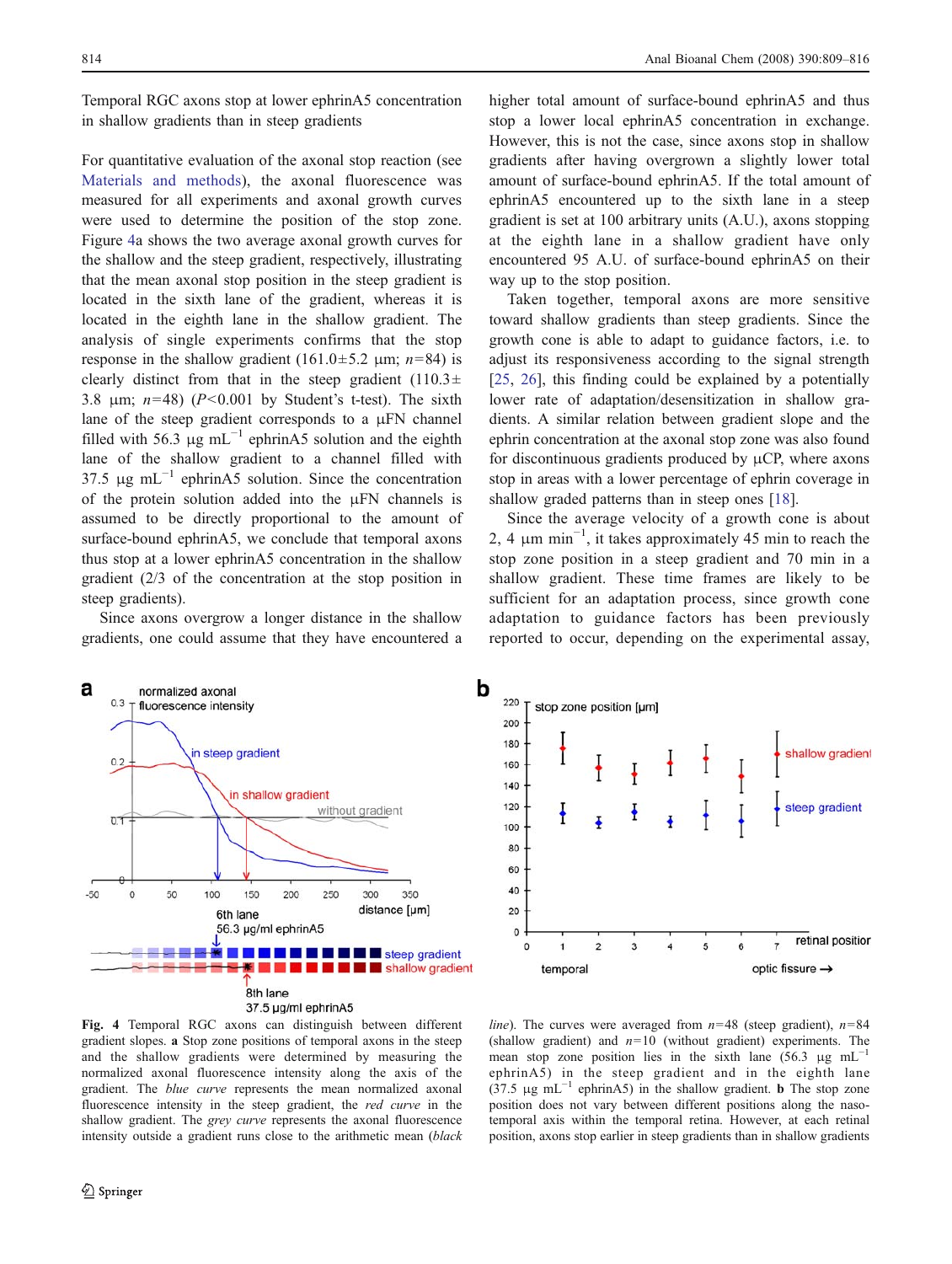<span id="page-6-0"></span>within 5–20 min [[25](#page-7-0), [26\]](#page-7-0). Interestingly, adaptation to ephrinA5 as well as the initial response of growth cones to ephrinA5 seem not to depend on protein synthesis (our own unpublished results). In this respect, ephrinA5 differs from netrin-1 and BDNF [[26\]](#page-7-0).

There is no graded responsiveness to in vitro ephrinA5 gradients within the temporal retina

According to general models of retinotectal mapping, temporal axons from the most temporal part of the retina are expected to be more responsive to ephrinA5 than temporal axons from retinal positions close to the optical fissure. To test the responsiveness of temporal axons to ephrinA5 gradients along the temporal-nasal axis, the temporal retina was divided into seven segments ranging from the outer temporal rim of the retina to the optical fissure. Segment t1 corresponds to the nasal-most part of the temporal retina and segment t7 is located at the outer temporal rim of the retina. Axons from all seven segments stop at the same position in the gradient. In the steep gradient, the stop zone positions are  $t1=117.9\pm16.4$  μm (n=4); t2=106.2±15.5  $\mu$ m (n=5); t3=111.9±13.7  $\mu$ m (n= 6);  $t4=105.6\pm5.4 \text{ }\mu\text{m}$  ( $n=7$ );  $t5=114.9\pm7.6 \text{ }\mu\text{m}$  ( $n=9$ );  $t6=$ 104.5±5.3 μm (n=9); and t7=113.6±9.8 μm (n=8). Statistical analysis failed to detect any significant difference between the different retinal positions  $(P<0.967$  by ANOVA).

The same is true for the shallow gradient, were axons stop at t1=170.2 $\pm$ 21.9 μm (n=6); t2=149.0 $\pm$ 15.8 μm (n=7); t3= 166.1±13.4 μm (n=11); t4=161.4±11.9 μm (n=15); t5=  $151.3 \pm 10.1$  μm  $(n=16)$ ; t6=157.2 $\pm$ 12.3 μm  $(n=17)$ ; and t7=175.9 $\pm$ 15.2  $\mu$ m (n=12) (P<0.856 by ANOVA) (Fig. [4b](#page-5-0)).

Although temporal RGC axons can differentiate between steep and shallow gradients of ephrinA5, they respond to a given gradient as a uniform population independent of their position within the temporal retina and sharply differ from nasal axons, which do not respond to the ephrinA5 gradients. The lack of graded responsiveness of temporal RGC axons has been previously observed in a number of in vitro assays such as the collapse and the stripe assay [\[24](#page-7-0)] as well as in discontinuous ephrinA5 gradients produced by μCP [[18\]](#page-7-0).

# **Conclusions**

We used μFNs for the surface design of microscale stepwise graded patterns of the repulsive axon guidance molecule ephrinA5. In contrast to substrate-bound protein gradients produced by  $\mu$ CP, which are built up solely by the geometry of differently sized dots covered with a constant amount of

protein, stepwise gradients fabricated with μFNs consist of lanes covered with increasing ephrinA5 concentrations.

We showed that these substrate-bound repulsive ephrinA5 gradients elicit a stop reaction for temporal RGC axons. In this manner, they clearly differ from diffusible ephrinA5 gradients, which cause growth cone turning or collapse [\[27](#page-7-0)]. Moreover, temporal RGC axons can distinguish between stepwise gradients with different slope. In shallow gradients, axons stop after growing further in the gradient, but the ephrinA5 concentration at the stop zone as well as the total amount of ephrinA5 encountered in the gradient are lower than in steep gradients. These findings are consistent with results obtained with discontinuous gradients produced by  $\mu CP$ , which consist of dots or lines covered with a fixed protein concentration but featuring a varying geometry [\[18\]](#page-7-0). By contrast, gradients produced by μFN are patterns with a constant geometry but covered with varying protein concentrations. Growth cones can distinguish different slopes in both types of patterns, indicating that they are flexible in "reading" gradients and can detect an increase in protein concentration presented in different ways.

Acknowledgements We thank F. Weth for helpful comments on the manuscript. The authors are very grateful for friendly and helpful support from A. Lupas and his department at the Max-Planck-Institute for Developmental Biology in Tuebingen. This work was supported by the DFG (grant 1034/14-1 to M.B. and F.B.) and the DFG Research Center for Functional Nanostructures (CFN, Project E2.3). A.P. receives a stipend from the German National Academic Foundation.

#### References

- 1. Dickson BJ (2002) Science 298:1959–1964
- 2. Chilton JK (2006) Dev Biol 292:13–24
- 3. Sperry RW (1963) Proc Natl Acad Sci USA 50:703–710
- 4. Drescher U, Kremoser C, Handwerker C, Löschinger J, Noda M, Bonhoeffer F (1995) Cell 82:359–370
- 5. Brown A, Yates PA, Burrola P, Ortuno D, Vaidya A, Jessel TM, O'Leary DDM, Lemke G (2000) Cell 102:77–88
- 6. Feldheim DA, Kim YI, Bergemann AD, Frisen J, Barbacid M, Flanagan JG (2000) Neuron 25:563–574
- 7. Feldheim DA, Nakamoto M, Osterfield M, Gale NW, DeChiara TM, Rohatgi R, Yancopoulos GD, Flanagan JG (2004) J Neurosci 24:2542–2550
- 8. Flanagan JG (2006) Curr Opin Neurobiol 16:59–66
- 9. McLaughlin T, O'Leary DDM (2005) Annu Rev Neurosci 28:327–355
- 10. Goodhill GJ, Urbach JS (1999) J Neurobiol 41:230–241
- 11. Hornberger MR, Duetting D, Ciossek T, Yamada T, Handwerker C, Lang S, Weth F, Huf J, Wessel R, Logan C, Tanaka H, Drescher U (1999) Neuron 22:731–742
- 12. Carvalho RF, Beutler M, Marler KJM, Knoell B, Becker-Barroso E, Heintzmann R, Ng T, Drescher U (2006) Nature Neurosci 9:322–330
- 13. Lohof AM, Quillan M, Dan Y, Poo M (1992) J Neurosci 12:1253–1261